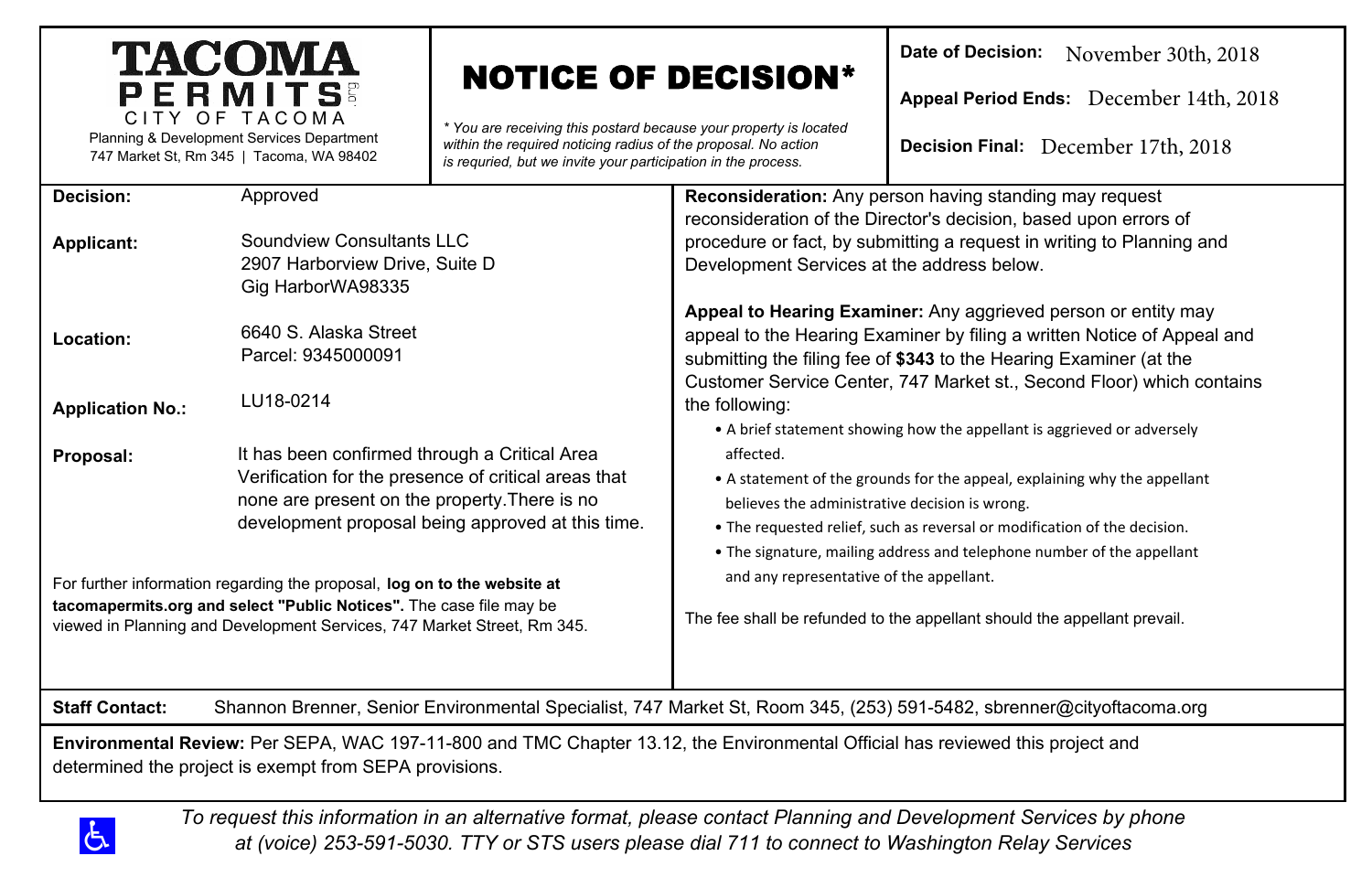

City of Tacoma Planning & Development Services Department 747 Market St. Rm 345 Tacoma, WA 98402

# **NOTICE OF DECISION**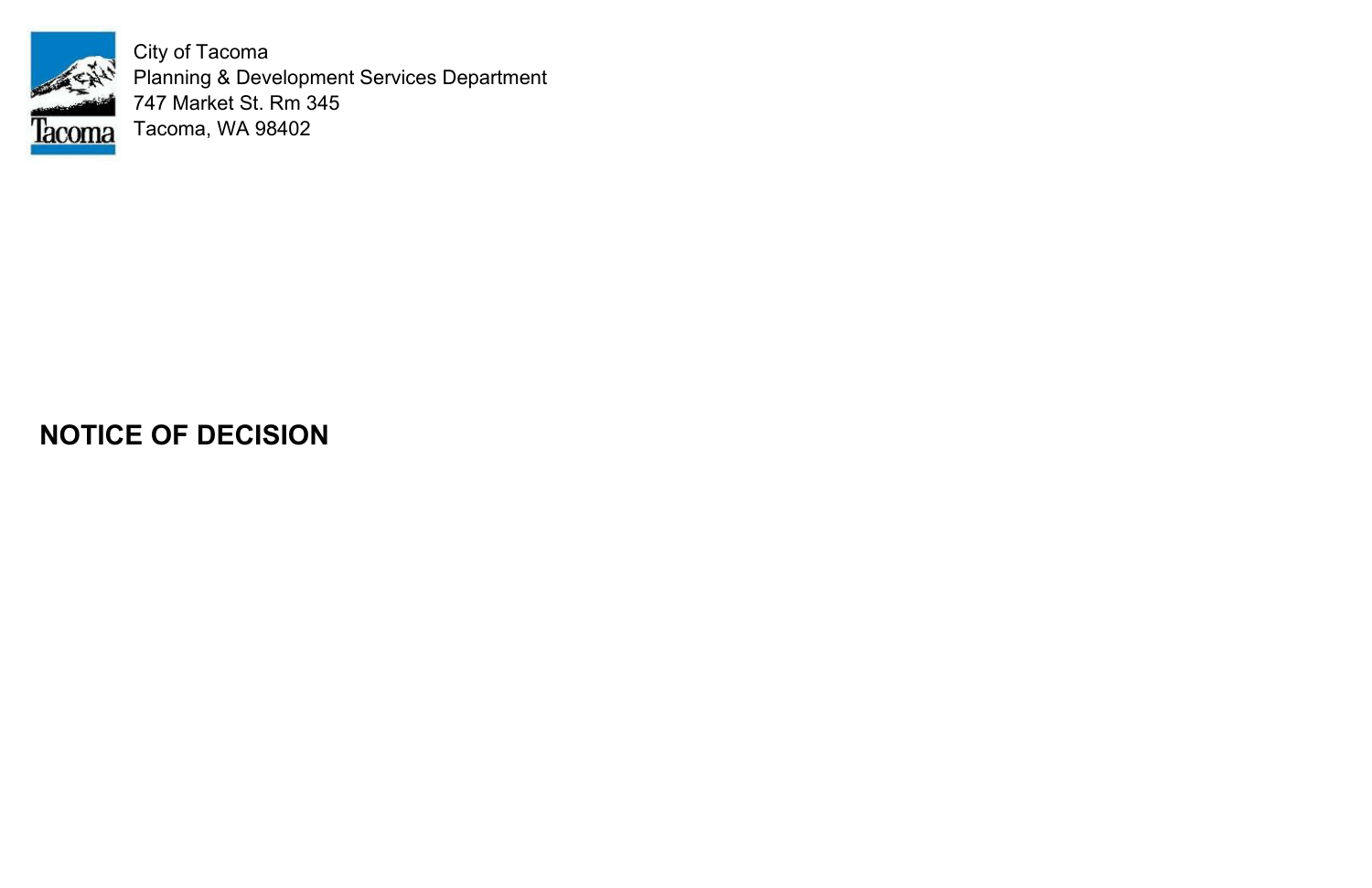

**City of Tacoma Planning and Development Services Report And Decision** 

# **CRITICAL AREA VERIFICATION**

**FILE NO: LU18-0214** 

**APPLICANT:** Soundview Consultants LLC Attn: Ann Boeholt 2907 Harborview Drive, Suite D Gig Harbor, Washington 98335

via email:pm@soundviewconsultants

# **SUMMARY OF REQUEST:**

A Critical Area Verification to verify the absence of critical areas on the subject property pursuant to the Critical Area Preservation Ordinance in the Tacoma Municipal Code (TMC) Chapter 13.11.

### **LOCATION:**

6640 S Alaska St. Tax Parcel 9345000091

#### **SUMMARY OF DECISION:**

No requlated critical areas were found on the site or in the immediate area. The Critical Area Verification permit is Approved.

#### **NOTE:**

The appeal period on this decision close December 14<sup>th</sup>, 2018 and the effective date of this decision is the following business day, provided no requests for reconsideration or appeals are timely filed as identified in **APPEAL PROCEDURES** of this report and decision.

The Director has jurisdiction in this matter per Tacoma Municipal Code (TMC), Chapter 13.05.030. The applicant bears the burden of proof to demonstrate the proposal is consistent with the provisions of the TMC, the applicable provisions and policies of the City's comprehensive plan, One Tacoma, and other applicable ordinances of the City.

# FOR ADDITIONAL INFORMATION CONCERNING THIS LAND USE PERMIT PLEASE **CONTACT:**

Shannon Brenner, Environmental Specialist Planning and Development Services 747 Market Street, Room 345Tacoma, WA 98402 Email: sbrenner@cityoftacoma.org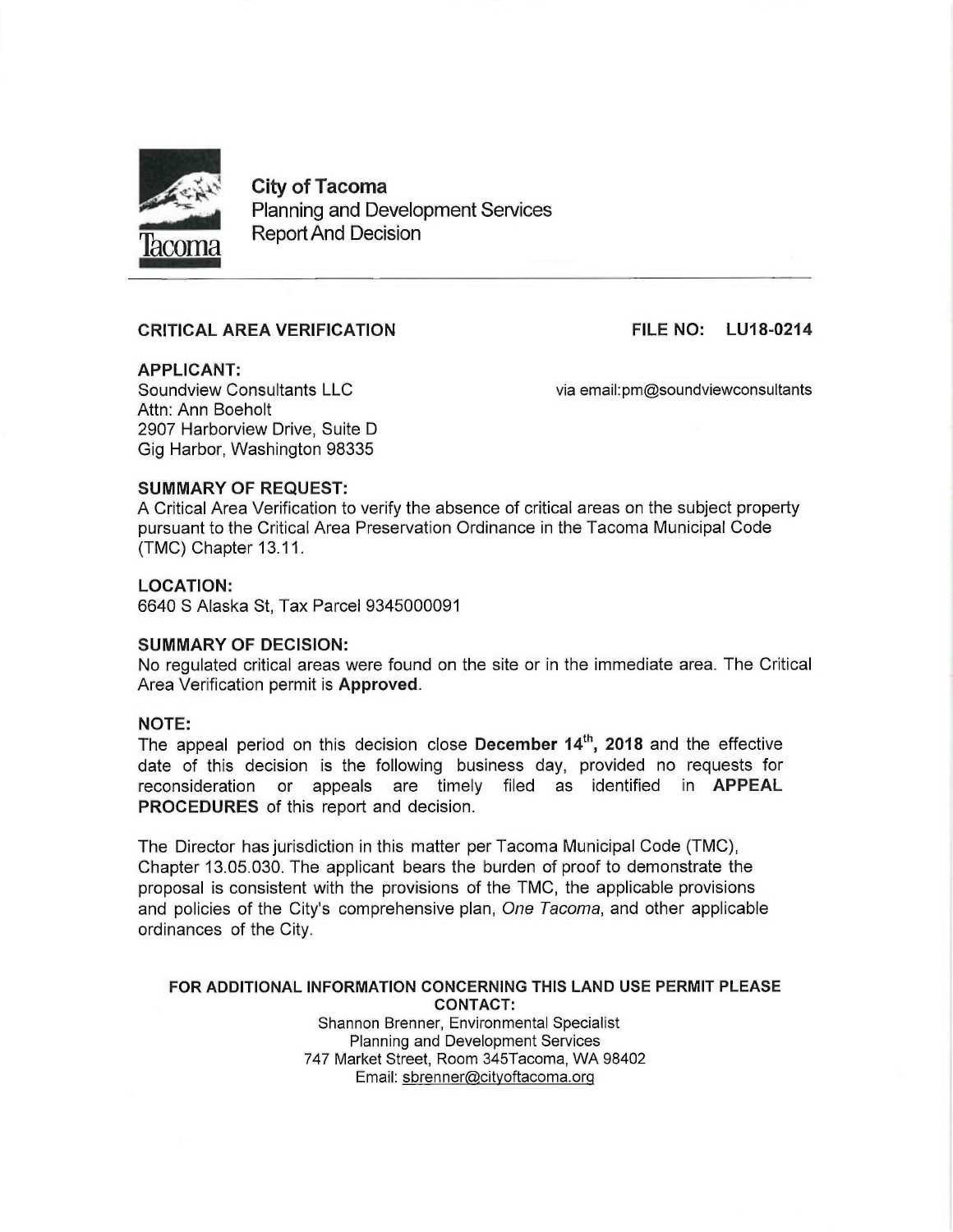# **SUMMARY OF RECORD**

The following attachments and exhibits constitute the administrative record:

Attachments:

A. Technical Memorandum dated November 19, 2018 prepared by Mrs. Brenner Exhibits<sup>1</sup>:

- A. Donkey Island Technical Memorandum dated July 9, 2018 prepared by Soundview Consultants LLC
- B. Donkey Island Invasive Species Map dated October 18, 2018 prepared by **Soundview Consultants**

The Acting Land Use Administrator enters the following Findings of Fact and Conclusions of Law based upon the applicable criteria and standards set forth in the TMC, the policies of the City's comprehensive plan, and the attachments and exhibits listed above.

# **FINDINGS**

# Project site:

- 1. The site is located at 6040 South Alaska Street, Tax Parcel 9345000091.
- 2. The property is vacant and vegetated with an overstory of conifer trees and understory of native and nonnative shrubs and groundcover. There are informal trails through portions of the property. A single family home and associated structures is located on the southeastern portion of the property.

# **Surrounding Area:**

- 3. The property is surrounded by commercial development to the south and St. Ann Convent – Sisters of Francis to the north. Interstate-5 is located to the west and Metro Parks Wapato Lake is located to the east.
- 4. A small isolated wetland approximately 850 square feet in size is located on the property to the northwest. Due to the wetlands location and size, it is not regulated and no buffers extend on to the subject property from the wetland. See TMC 13.11.210.B.3 and Attachment A.

# **Notification and Comments:**

- 5. The project proposal was transmitted to several reviewing agencies, qualified neighborhood groups, and all owners of property within 100 feet of the site for review and comment on August 20, 2018 allowing 14 days to comment. A public information sign was posted at the entrance to the site along the public right-of-way of S. Alaska Street.
- 6. The City's Environmental Specialist (ES) Shannon Brenner conducted a critical area review and has presented her analysis of the project in her technical memorandum dated November 19, 2018. See Attachment A. The ES generally concurs with the

<sup>&</sup>lt;sup>1</sup> All Exhibits are contained in Planning and Development Services Department file No. LU18-0214 and are referenced and incorporated herein as though fully set forth.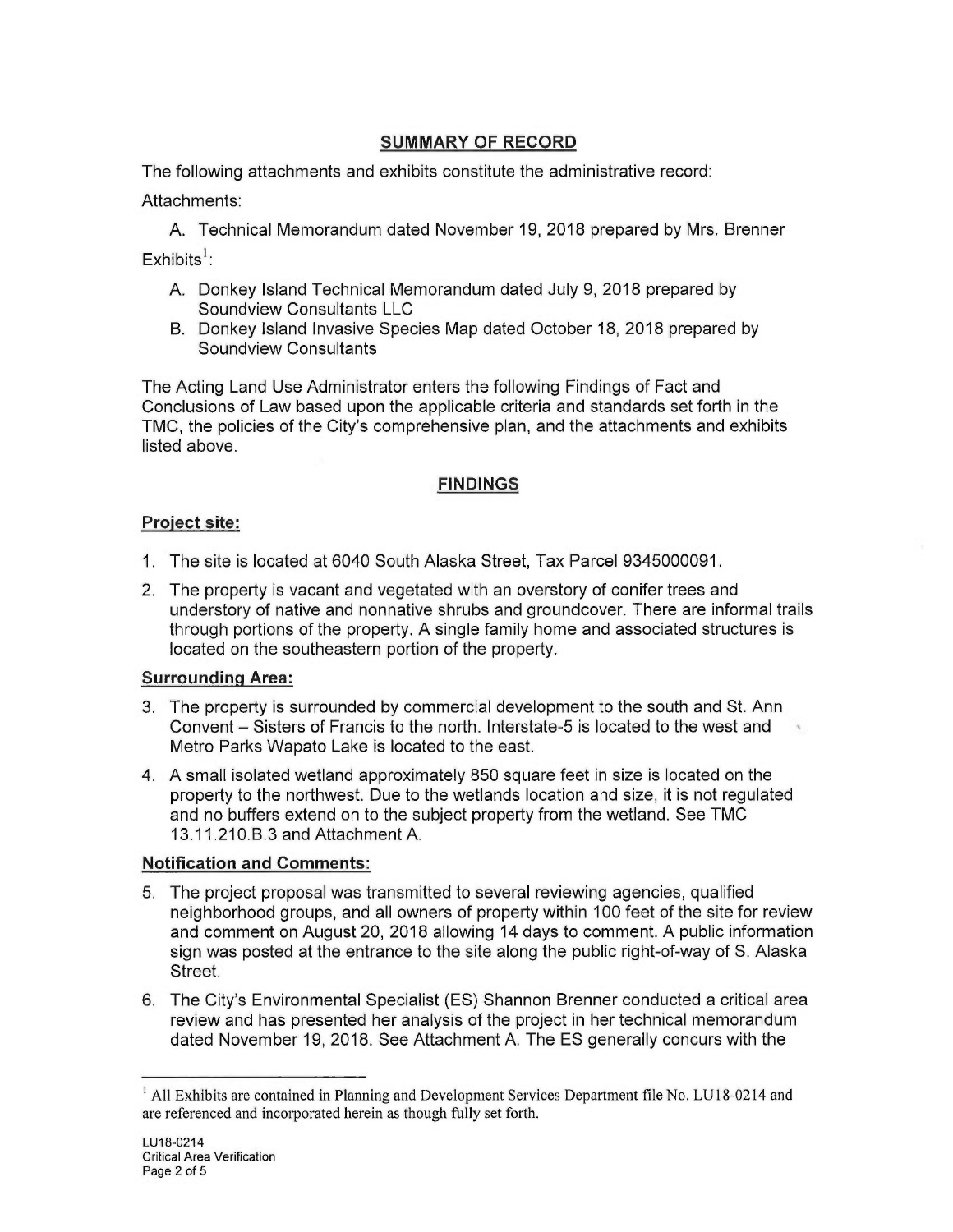information provided in assessments prepared by Soundview Consultants and finds that there are no regulated critical areas as defined in TMC 13.11 on or in the immediate area.

### **Applicable Land Use Regulations and Policies:**

- 7. This application is vested under the Critical Areas Preservation Ordinance, Chapter 13.11 of the Tacoma Municipal Code (TMC), in effect as of June 26, 2018.
- 8. A Verification permit can be requested to demonstrate that there are no jurisdictional critical areas located on a subject site. See TMC 13.11.220.1.
- 9. Information submitted must be of a level sufficient to protect critical areas and will be reviewed to its validity. Information will include critical areas report prepared by a qualified professional. See TMC 13.11.230.B.3.
- 10. TMC 13.11.900. B provides the definition for Biodiversity areas. Biodiversity Areas are areas with a vertically diverse assemblage of native plants or horizontally diverse mosaic of habitat.
- 11. TMC 13.11.510.B.1.b provides further criteria for identifying Biodiversity Areas including a minimum size threshold and conditions that do not qualify as Biodiversity Areas.
- 12. TMC 13.11.900. S provides the definition for Streams. Streams must have a defined channel or bed.
- 13. TMC 13.11.900. W provides the definition for Wetlands. Wetlands are inundated or saturated by surface water or groundwater at a frequency and duration sufficient to support the prevalence of hydrophytic vegetation.

# **CONCLUSIONS<sup>2</sup>**

1. The Administrator concludes that the critical area verification, as represented by the applicant and confirmed by the City's ES, conforms to the requirements set forth in TMC 13.11 and no critical areas are present. Findings 4,6,10,11,12,13.

<sup>&</sup>lt;sup>2</sup> Conclusions are based upon the applicable critieria and standards set forth in the Tacoma Municipal Code (TMC), the policies of the Comprehensive Plan, and the Attachments and Exhibits listed herein. Any conclusion of law here in after stated which may be deemed a finding of fact herein is hereby adopted as such.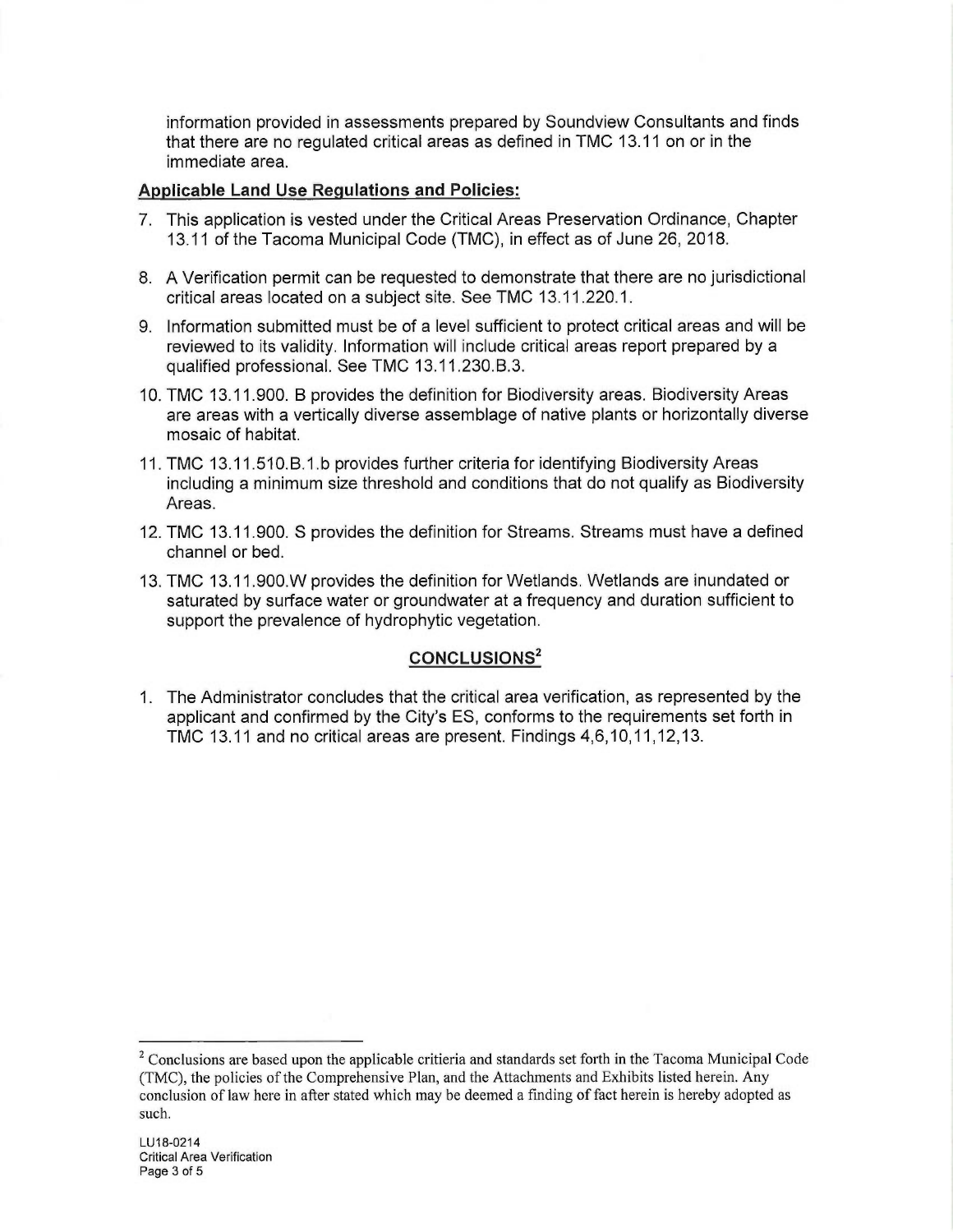# **DECISION**

Based on the findings and conclusions, the requested Verification Permit is APPROVED subject to the following conditions:

**ORDERED** this  $30<sup>t</sup>$ day of November, 2018. Peter Huffman **Director** Planning and Development Services Department

FULL DECISION TRANSMITTED by first class mail to:

Soundview Consultants, Anne Boeholt, 2907 Harborview Drive Suite D, Gig Harbor, Washington 98335

**Interoffice Email:** 

**Elliott Barnett** John Griffith

SUMMARY OF DECISION TRANSMITTED by first class and interoffice mail to:

All property owners within 100 feet of the subject property as indicated by the records of the Pierce County Assessor/Treasurer.

Tahoma Audubon Society, Emily Kalnicky, 2917 Morrison Road West, University Place, WA, 98466

Tony Caldwell, South End Neighboring Council, 6101 South G Street, Tacoma, WA 98418

Brian Kilen, South End Neighborhood Council, 5040 1/2 South G Street, Tacoma, WA 98418

John Pellessier, South End Neighborhood Council, 1512 South 53rd Street, Tacoma, WA 98418

Cary Nilson, South End Neighborhood Council, 3816 South D Street, Tacoma, WA 98418

Shannel Ball, South End Neighborhood Council, 4806 South M Street, Tacoma, WA 98418

Antonio Rendina, South End Neighborhood Council, 1524 South 43rd Street, Tacoma, WA 98418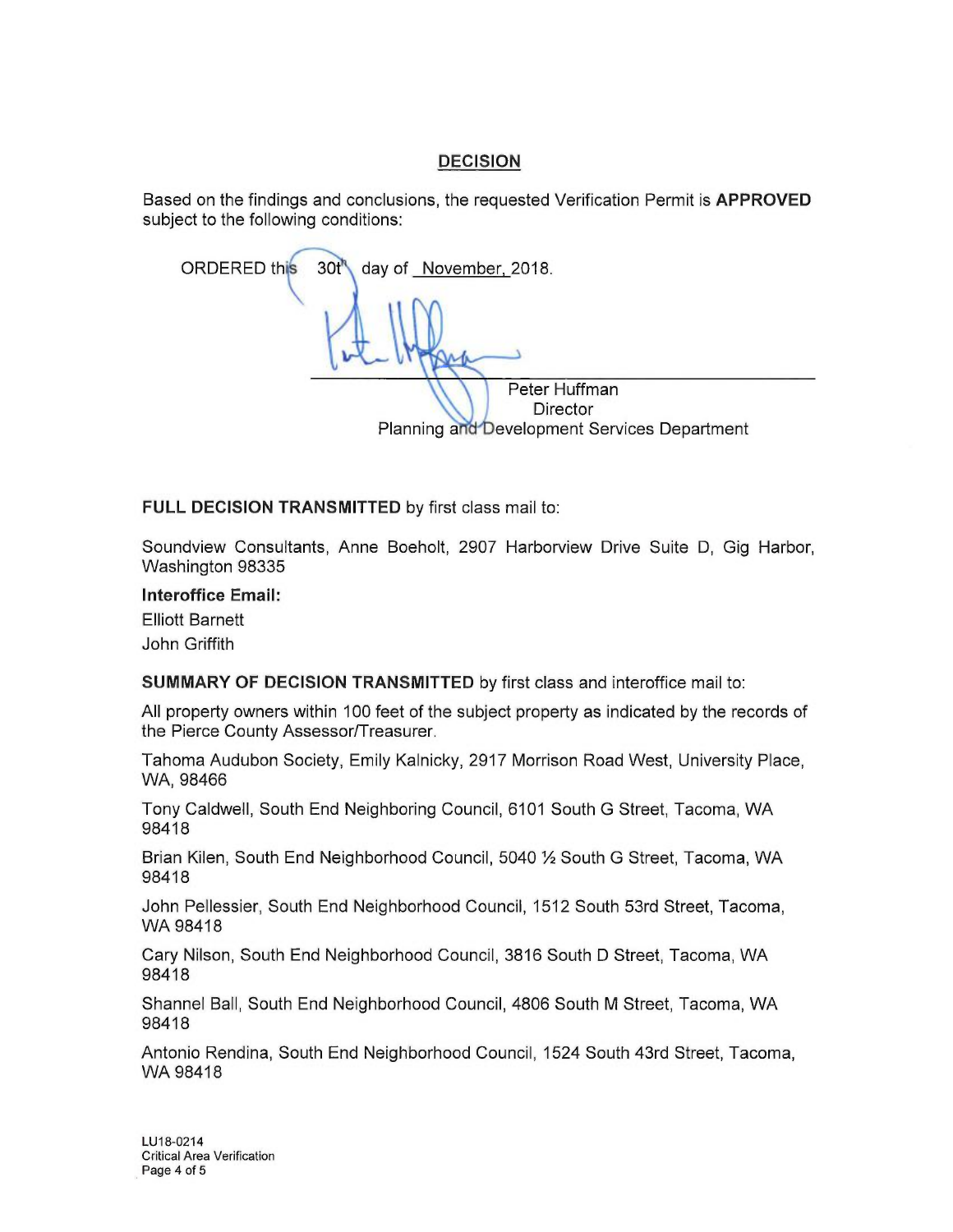Brandon Jones, South End Neighborhood Council, 7225 East F Street, Tacoma, WA 98404

NOTE: Pursuant to RCW 36.70B.130, you are hereby notified that affected property owner(s) receiving this notice of decision may request a change in valuation for property tax purposes consistent with Pierce County's procedure for administrative appeal. To request a change in value for property tax purposes you must file with the Pierce County Board of Equalization on or before July 1<sup>st</sup> of the assessment year or within 30 days of the date of notice of value from the Assessor-Treasurer's Office. To contact the board, you may call 253-798-7415 or by e-mail at www.co.pierce.wa.us/boe.

#### **APPEAL PROCEDURES**

#### **RECONSIDERATION:**

Any person having standing under the ordinance governing this application and feeling that the decision of the Administrator is based on errors of procedure or fact may make a written request for review by the Administrator within fourteen (14) days of the issuance of the written order. This request shall set forth the alleged errors, and the Administrator may, after further review, take such further actions as deemed proper, and may render a revised decision. A request for RECONSIDERATION of the Land Use Administrator's decision in this matter must be filed in writing with the Building and Land Use Services Division, Room 345, Third Floor, Tacoma Municipal Building, 747 Market Street, Tacoma, WA 98402, on or before December 14<sup>th</sup>, 2018

#### **APPEAL TO HEARINGS EXAMINER:**

The applicant, property owner, or owners of property entitled to receive a copy of the decision of the Land Use Administrator shall have the right, within fourteen (14) days of the issuance of this decision, or within seven (7) days of the date of issuance of the Administrator's decision on a reconsideration, to appeal the decision to the Hearing Examiner.

An appeal to the Hearing Examiner is initiated by filing a Notice of Appeal accompanied by the required filing fee. Filing of the appeal shall not be complete until both the Notice of Appeal and required filing fee have been received. The Notice of Appeal must be in writing and shall contain the following:

- (1) A brief statement showing how the appellant is aggrieved or adversely affected.
- (2) A statement of the grounds for the appeal, explaining why the appellant believes the administrative decision is wrong.
- (3) The requested relief, such as reversal or modification of the decision.
- (4) The signature, mailing address and telephone number of the appellant and any representative of the appellant.

An APPEAL of the Land Use Administrator's decision in this matter must be filed with the Hearing Examiner's Office, Seventh Floor, Tacoma Municipal Building, on or before

December 14<sup>th</sup>, 2018, together with a fee of \$343.00. THE FEE SHALL BE REFUNDED TO THE APPELLANT SHOULD APPELLANT PREVAIL. (Pursuant to Section 2,09,020 of the Tacoma Municipal Code, fees for appeals shall be waived for qualifying senior citizens and persons who are permanently handicapped who are eligible for tax exemption because of financial status).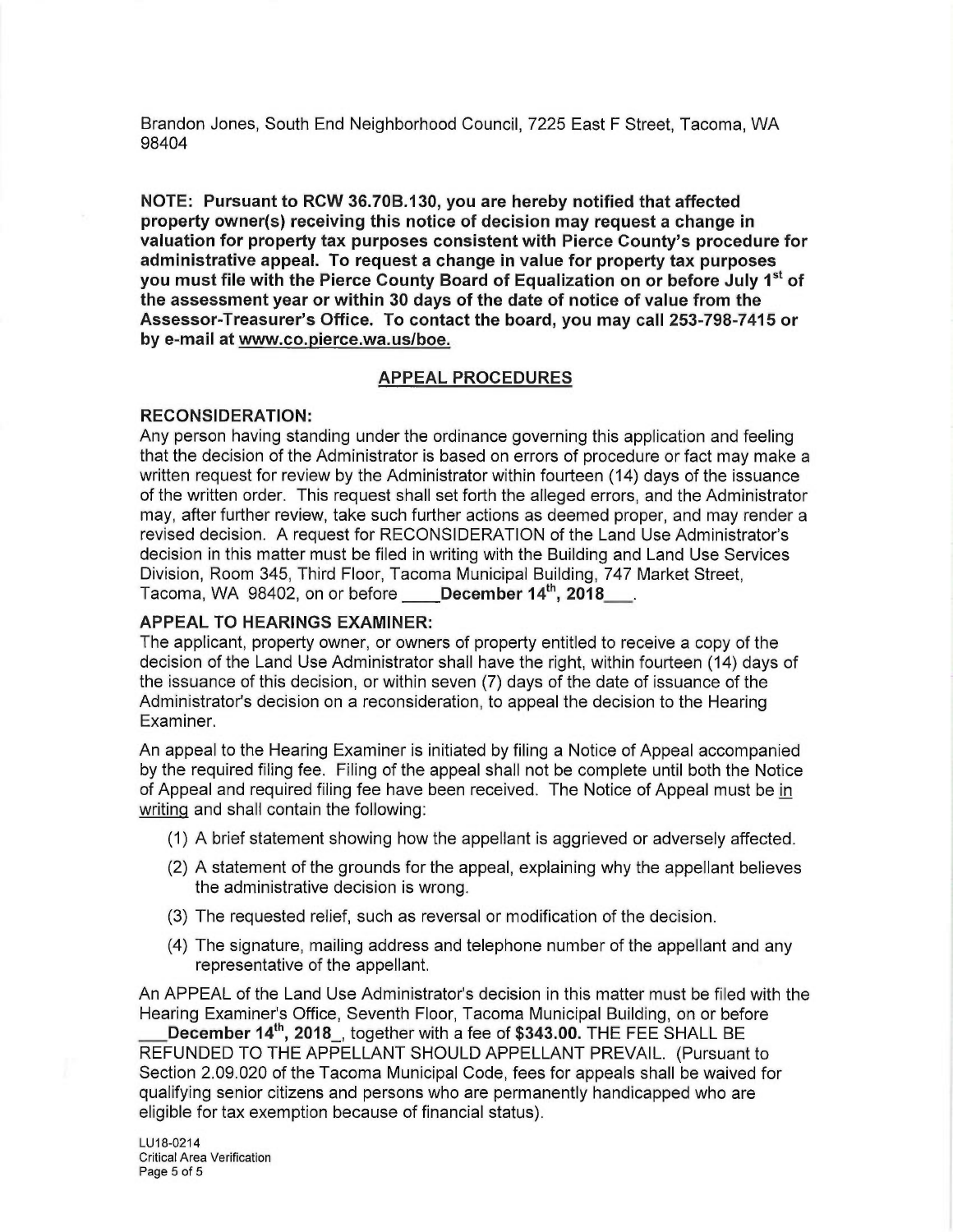TO: File LU18-0214

**FROM:** Shannon Brenner, Environmental Specialist

**SUBJECT: Critical Area Verification** 

DATE: November 19, 2018

# Project site:

The site is located at 6040 South Alaska Street, Tax Parcel 9345000091.

The property is vacant and vegetated with an overstory of conifer trees and understory of native and nonnative shrubs and groundcover. There are informal trails through portions of the property. A single family home and associated structures is located on the southeastern portion of the property.

# **Surrounding Area:**

The property is surrounded by commercial development to the south and St. Ann Convent – Sisters of Francis to the north. Interstate-5 is located to the west and Metro Parks Wapato Lake is located to the east.

A small isolated wetland approximately 850 square feet in size is located on the property to the northwest.

# **Findings:**

There are no wetland indicators or evidence of streams on the property. The property, absent the home and accessory structures, is forested and the forested area extends off site to the north and northwest. The area was inspected to see if the conditions met the criteria for Biodiversity Areas or Corridors under TMC 13.11.510.B.1.b. and definition in TMC 13.11.900.B.

After conducting a site visit several non-native species of plants were seen to dominate in the understory. The consultant provided additional information demonstrating that much of the understory is dominated by non-native vegetation and the site did not meet the criteria listed in TMC 13.11 for Biodiversity Areas or Corridors.

# **Conclusions:**

In Conclusion, I am in general agreement with the information provided and conclude the site does not exhibit the indicators required for a wetland, stream, biodiversity area, or other critical area regulated under TMC 13.11. While meeting the formal wetland criteria, due to its location, small size, and rating, the wetland located to the northwest is not a regulated wetland per TMC 13.11.210.B.3.